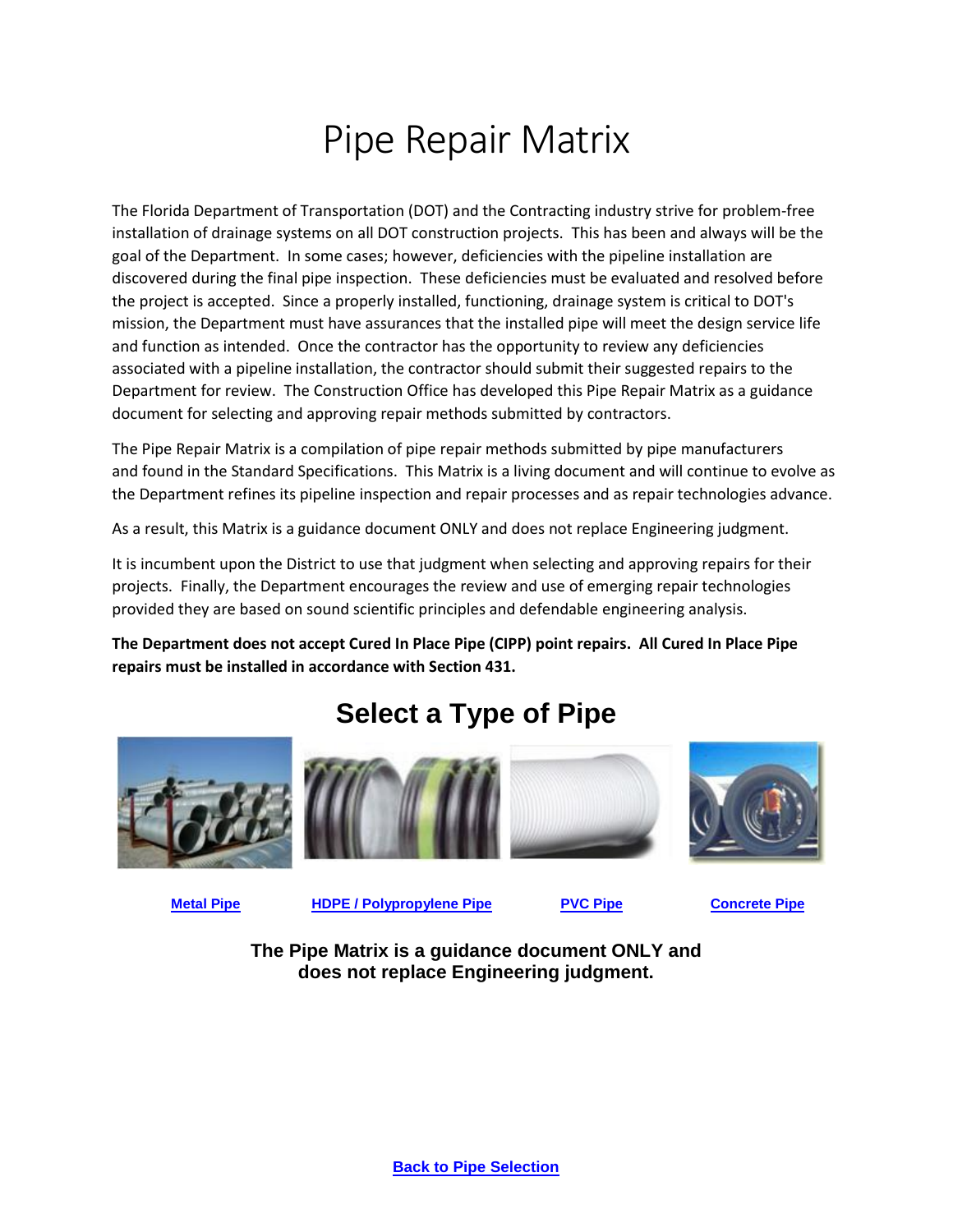### <span id="page-1-0"></span>**Metal Pipe**

\*\*There are several types of metal pipe listed in the Drainage Manual. They Include:

- **1.** Corrugated Aluminum Pipe (CAP)
- **2.** Corrugated Steel Pipe (CSP)
- **3.** Corrugated Aluminized Steel Pipe (CASP)
- **4.** Spiral Rib Aluminum Pipe (SRAP)
- **5.** Spiral Rib Steel Pipe
- **6.** Spiral Rib Aluminized Steel Pipe (SRASP)

| <b>Problem Noted</b>                                                                                                                                                                                            | <b>Acceptable Repair Methods</b>                                                                                                                                                                                                                                                                                                                                           |
|-----------------------------------------------------------------------------------------------------------------------------------------------------------------------------------------------------------------|----------------------------------------------------------------------------------------------------------------------------------------------------------------------------------------------------------------------------------------------------------------------------------------------------------------------------------------------------------------------------|
| 1. Coating has been damaged by welding<br>fabrication or from excessive rough<br>handling.                                                                                                                      | Pipe should be repaired using special paints and<br>procedures as outlined in ASTM A 780                                                                                                                                                                                                                                                                                   |
| 2. Pipe damaged during normal handling<br>which results in dents but no coating<br>lloss. The indentation cannot exceed the 5%<br>deflection or can be no greater than 1<br>square foot or 10% of the diameter. | Saddle plates per the manufacturer's recommendation<br>covering the area of damage can be provided to cover<br>the indentation and should be field welded to the<br>pipe. Any damaged metallic coating shall be repaired<br>according to ASTM A 780                                                                                                                        |
| 3. Joint gaps, leaks, or gasket intrusion                                                                                                                                                                       | Internal joint seals<br><u>1.</u><br>2.<br><b>Concrete collars in accordance with Index</b><br>430-001 of the Department's Design<br><b>Standards</b><br><b>Pressure injection of an acceptable flexible</b><br>3.<br>chemical grout<br><b>Pipe lining with materials and methods</b><br>4.<br>found in Section 431 of the Department's<br><b>Standards Specifications</b> |

j.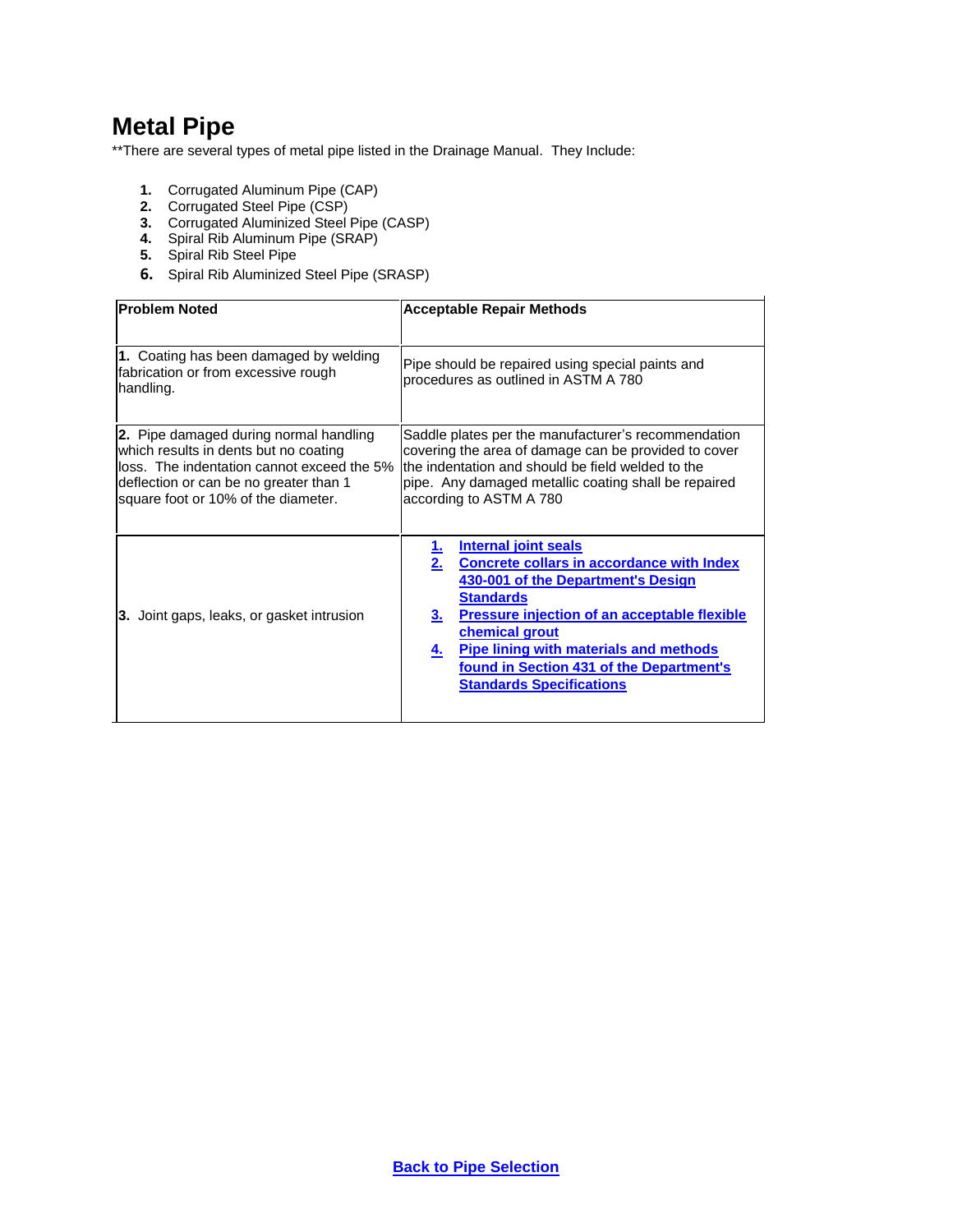# <span id="page-2-0"></span>**Corrugated HDPE / Polypropylene Pipe**

| <b>Problem Noted</b>                                         | <b>Acceptable Repair Methods</b>                                                                                                                                                                                                         |
|--------------------------------------------------------------|------------------------------------------------------------------------------------------------------------------------------------------------------------------------------------------------------------------------------------------|
| 1. Excessive Joint gap, rolled gasket or<br>damaged joint    | <b>External Repairs:</b>                                                                                                                                                                                                                 |
|                                                              | <b>Mastic Banding</b><br>1.<br><b>Concrete collars in accordance with</b><br>2.<br>Index 430-001 of the Department's Design<br><b>Standards</b><br><b>Split Band Coupler</b><br>З.                                                       |
|                                                              | Internal Repairs:                                                                                                                                                                                                                        |
|                                                              | <b>Internal joint seal</b><br><u>1.</u><br><b>Welding</b><br>2.<br>3.<br><b>Pressure injection of an acceptable</b><br>flexible chemical grout                                                                                           |
| 2. Cracks                                                    | <b>External Repairs:</b>                                                                                                                                                                                                                 |
|                                                              | <b>Mastic Banding</b><br><u>1. l</u><br><b>Concrete collars in accordance with</b><br><u>2.</u><br><b>Index 430-001 of the Department's Design</b><br><b>Standards</b><br><b>Split Band Coupler</b><br><u>3.</u><br><b>Welding</b><br>4. |
|                                                              | Internal Repairs:                                                                                                                                                                                                                        |
|                                                              | <b>Internal joint seal</b><br><u>1.</u><br><b>Welding</b><br>2 <sub>1</sub><br><b>Mechanical Repair Sleeve</b><br>3.                                                                                                                     |
| 3. Punctures or minor damage that does not External Repairs: |                                                                                                                                                                                                                                          |
| exceed the width of a single corrugation.                    | <b>Mastic Banding</b><br><u>1.</u><br>2.<br><b>Concrete collars in accordance with</b><br><b>Index 430-001 of the Department's Design</b><br><b>Standards</b><br><b>Split Band Coupler</b><br><u>3.</u><br><b>Slip Coupler</b><br>4.     |
|                                                              | Internal Repairs:                                                                                                                                                                                                                        |
|                                                              | <b>Internal joint seal</b><br><u>1.</u><br>2.<br><b>Welding</b><br><b>Pressure injection of an acceptable</b><br>3 <sub>1</sub><br>flexible chemical grout<br><b>Mechanical Repair Sleeve</b><br>4.                                      |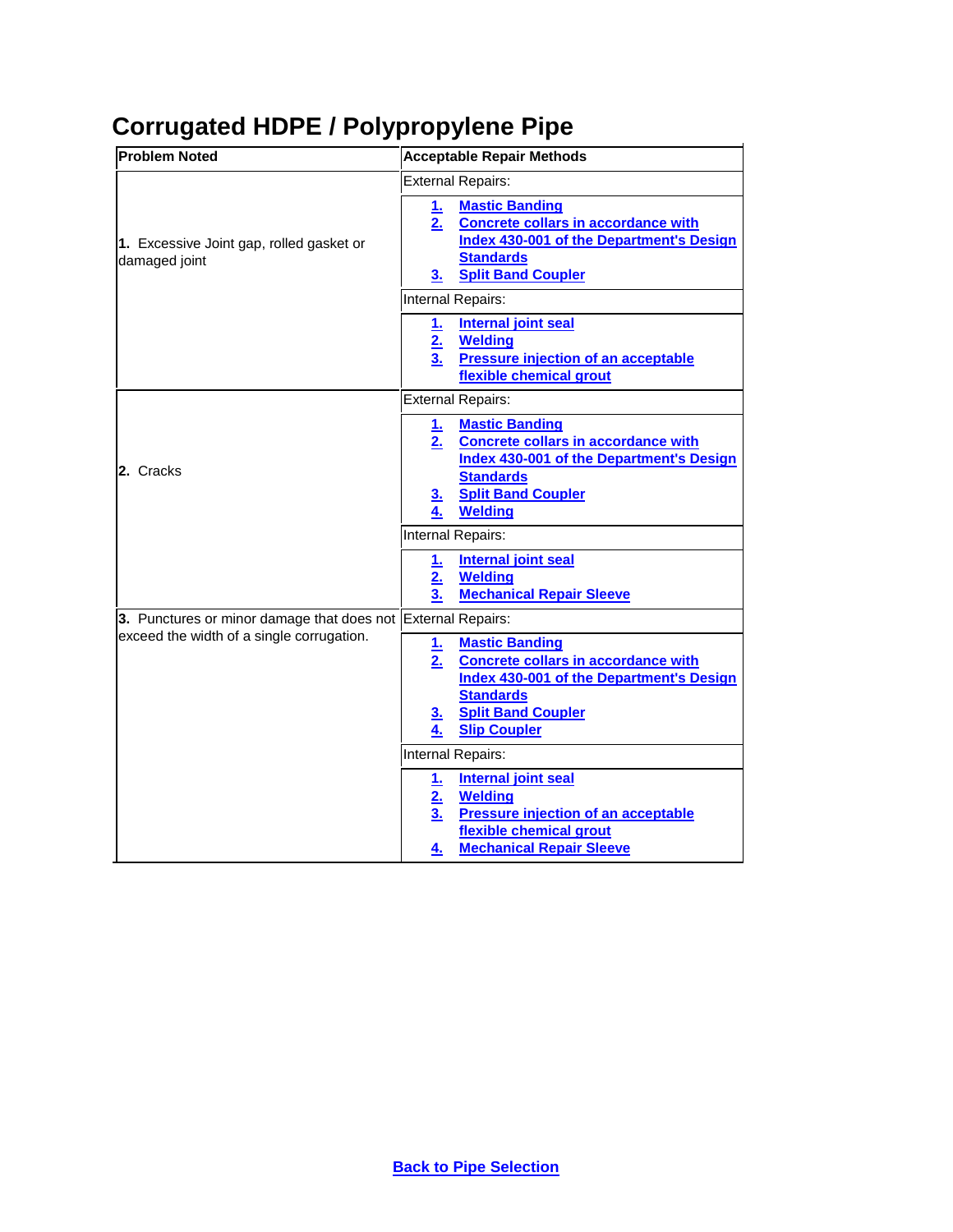# <span id="page-3-0"></span>**Corrugated PVC Pipe**

| 1. Small breaks or punctures on the pipe wall External Repairs: |                                                                                                                                                                                                                                                                                                                                                                                                                                                                                                                                                                                             |
|-----------------------------------------------------------------|---------------------------------------------------------------------------------------------------------------------------------------------------------------------------------------------------------------------------------------------------------------------------------------------------------------------------------------------------------------------------------------------------------------------------------------------------------------------------------------------------------------------------------------------------------------------------------------------|
|                                                                 | Cementing a patch or repair piece over<br>1.<br>small breaks or punctures in the<br>pipe. Pieces are typically pipe saddles<br>from the pipe manufacturer. The repairs<br>are made by:<br>(a) Cleaning the affected area with a<br>suitable solvent.<br>(b) Cementing the repair piece in place<br>using a heavy bodied urethane<br>adhesive. This requires a heavy,<br>continuous bead of adhesive<br>completely around the damaged area<br>and through the full depth of the<br>corrugations.<br>(c) Cleaning away excessive adhesive.<br><b>Repair Couplings and Bands used in</b><br>2. |
|                                                                 | accordance with the pipe manufacturers<br><b>specifications</b><br><b>Concrete collars in accordance with</b><br>3.<br><b>Index 430-001 of the Department's</b><br><b>Design Standards</b><br><b>Pressure injection of an acceptable</b><br>4.<br>flexible chemical grout                                                                                                                                                                                                                                                                                                                   |
|                                                                 | Internal Repairs:                                                                                                                                                                                                                                                                                                                                                                                                                                                                                                                                                                           |
|                                                                 | <b>Mechanical Repair Sleeve</b><br>1.                                                                                                                                                                                                                                                                                                                                                                                                                                                                                                                                                       |
| 2. Leaking Joints                                               | Internal Repairs:                                                                                                                                                                                                                                                                                                                                                                                                                                                                                                                                                                           |
|                                                                 | <b>Pressure injection of an acceptable</b><br>1.<br>flexible chemical grout<br><b>Internal Joint seals</b><br>2.                                                                                                                                                                                                                                                                                                                                                                                                                                                                            |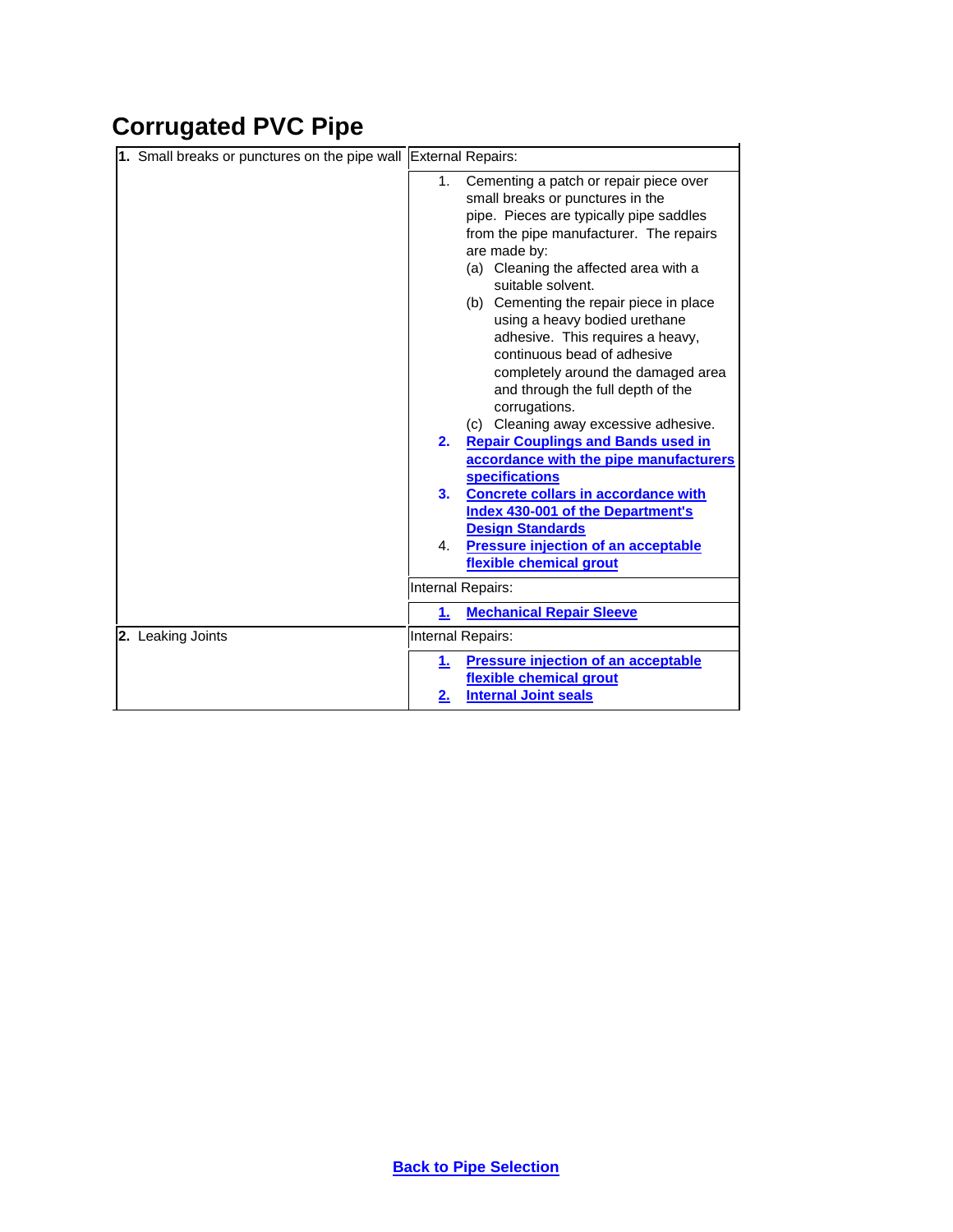# <span id="page-4-0"></span>**Steel Reinforced Concrete Pipe**

| <b>Problem Noted</b> | <b>Acceptable Repair Methods</b>                                                                                                                                                                                                                                                                                                                                                                                                  |
|----------------------|-----------------------------------------------------------------------------------------------------------------------------------------------------------------------------------------------------------------------------------------------------------------------------------------------------------------------------------------------------------------------------------------------------------------------------------|
| 1. Cracks            | <b>Pressure injection of an</b><br>1.<br>acceptable flexible chemical grout<br><b>Pipe lining with materials and methods</b><br>1.<br>found in Section 431 of the Department's<br><b>Standards Specifications</b><br><b>Mechanical Repair Sleeve</b><br>2.                                                                                                                                                                        |
|                      | * Cracks that are 0.01 inches or greater in width and 12 inches or greater in length (ASTM C76)<br>must be repaired or assessed by a Specialty engineer who can evaluate structural integrity,<br>environmental conditions and the design service life of the culvert (AASHTO LRFD Chp. 27).                                                                                                                                      |
| 2. Spalling          | Spalling will be remediated by cleaning and removing<br>any loose materials, if possible, and then applying a<br>Portland cement grout or rapid setting mortar cement<br>or grout or epoxy resin to the affected area. Do not fill<br>the joint completely with these non-flexible grouts or<br>epoxies.                                                                                                                          |
| 3. Leaking Joints    | <b>Pipe lining with materials and methods</b><br>2.<br>found in Section 431 of the Department's<br><b>Standards Specifications</b><br><b>Internal Joint seals</b><br><u>3.</u><br><b>Pressure injection of an</b><br>4.<br>acceptable flexible chemical grout<br><b>Concrete collars in accordance with Index</b><br><u>5.</u><br>430-001 of the Department's Design<br><b>Standards</b><br><b>Mechanical Repair Sleeve</b><br>6. |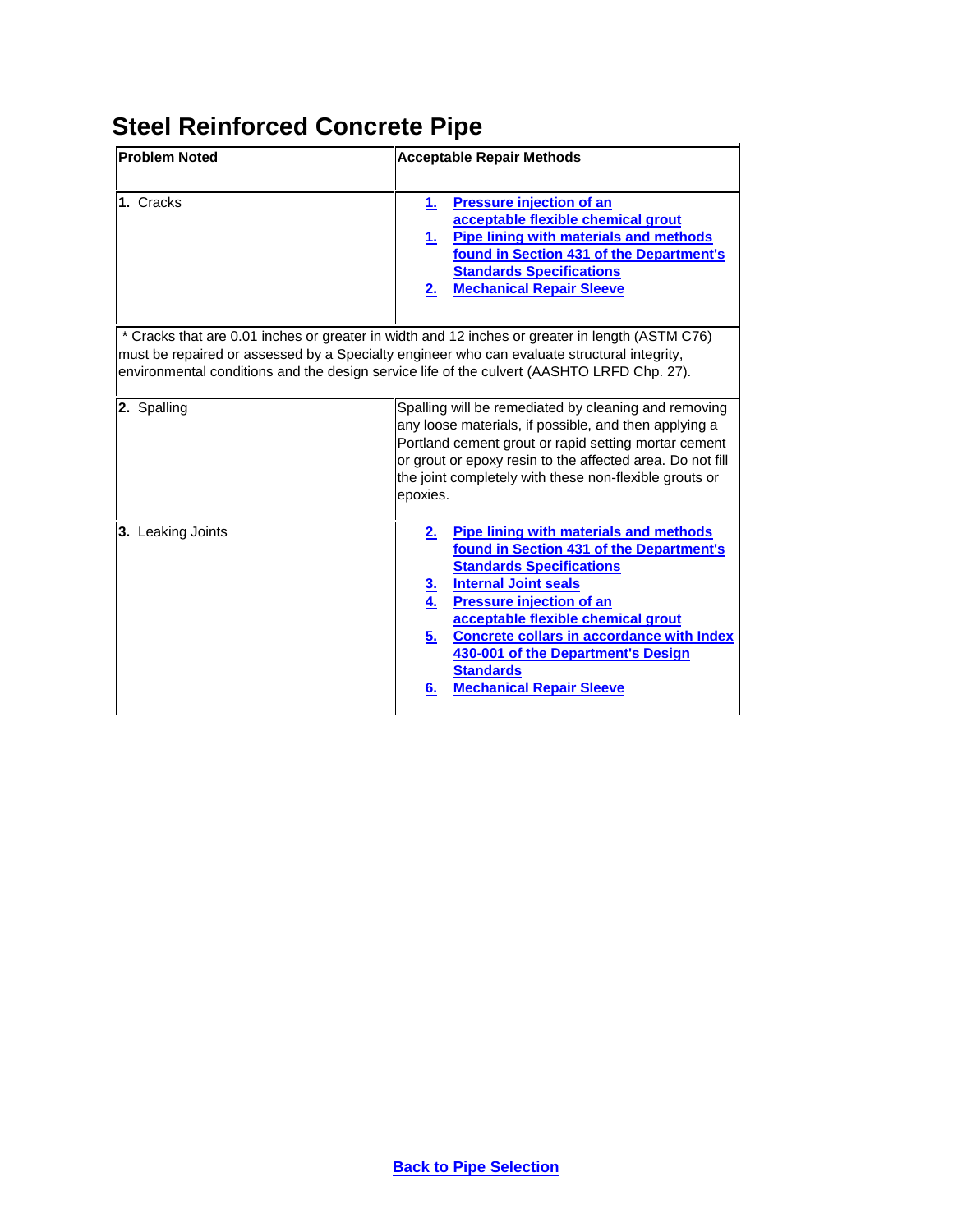# **Repair Types**

## <span id="page-5-0"></span>**Chemical Grout**

Description: Chemically activated grout consisting of an acrylamide, acrylic, or urethane base that creates a collar around the pipe defects. Grouting chemicals are forced into the defect and the surrounding soil where they activate and seal the defect. Once cured, the grout remains flexible for the life of the repair.

Installation Instructions: Equipment containing the grout is inserted into the pipe and positioned over the defect. The grout is forced through the defect from the inside if the pipe and then gels or cures when it comes in contact with water to form a waterproof collar.

**[Mainline Sealing Animation](https://youtu.be/PQTlXBzLk04)**



Return To:

**[Metal Pipe](#page-1-0) [HDPE Pipe](#page-2-0) [PVC Pipe](#page-3-0) [Concrete Pipe](#page-4-0)**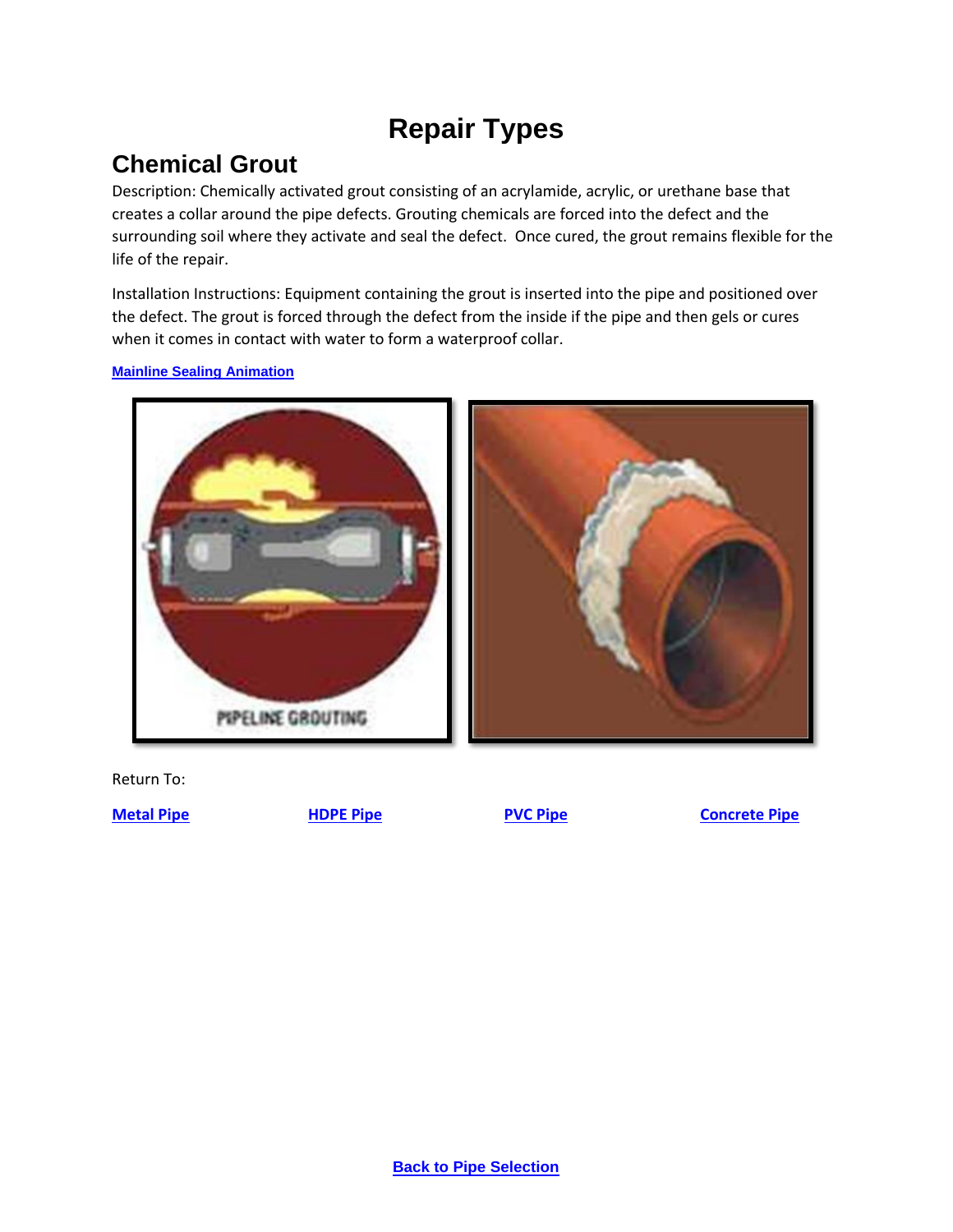### <span id="page-6-0"></span>**Concrete Collar**

Description: Installing a concrete collar involves building a form around the area to be repaired and encasing it in concrete. Please reference Index 430-001 of the Design Standards.

Installation Instructions: Cut out the damaged area, make cuts in the center of the corrugation valley. Cut the replacement pipe section to the desired length. Trim any burrs from saw cut. Excavate bedding from under the existing cut ends of the pipe. Place gaskets in the pipe corrugation on each cut end. Build the collar form and strut or brace the pipe as necessary. Encase the damaged section of pipe with a concrete collar. Carefully replace and compact bedding and backfill to provide proper support for pipe and collar.

For cracks, joint defects and minor damage, excavate bedding from under the existing pipe to a width of 12" greater than the damaged portion. Encase the damaged section of pipe with a concrete collar. Carefully replace and compact bedding and backfill to provide proper support for pipe and collar.



Return To:

**[Metal Pipe](#page-1-0) [HDPE Pipe](#page-2-0) [PVC Pipe](#page-3-0) [Concrete Pipe](#page-4-0)**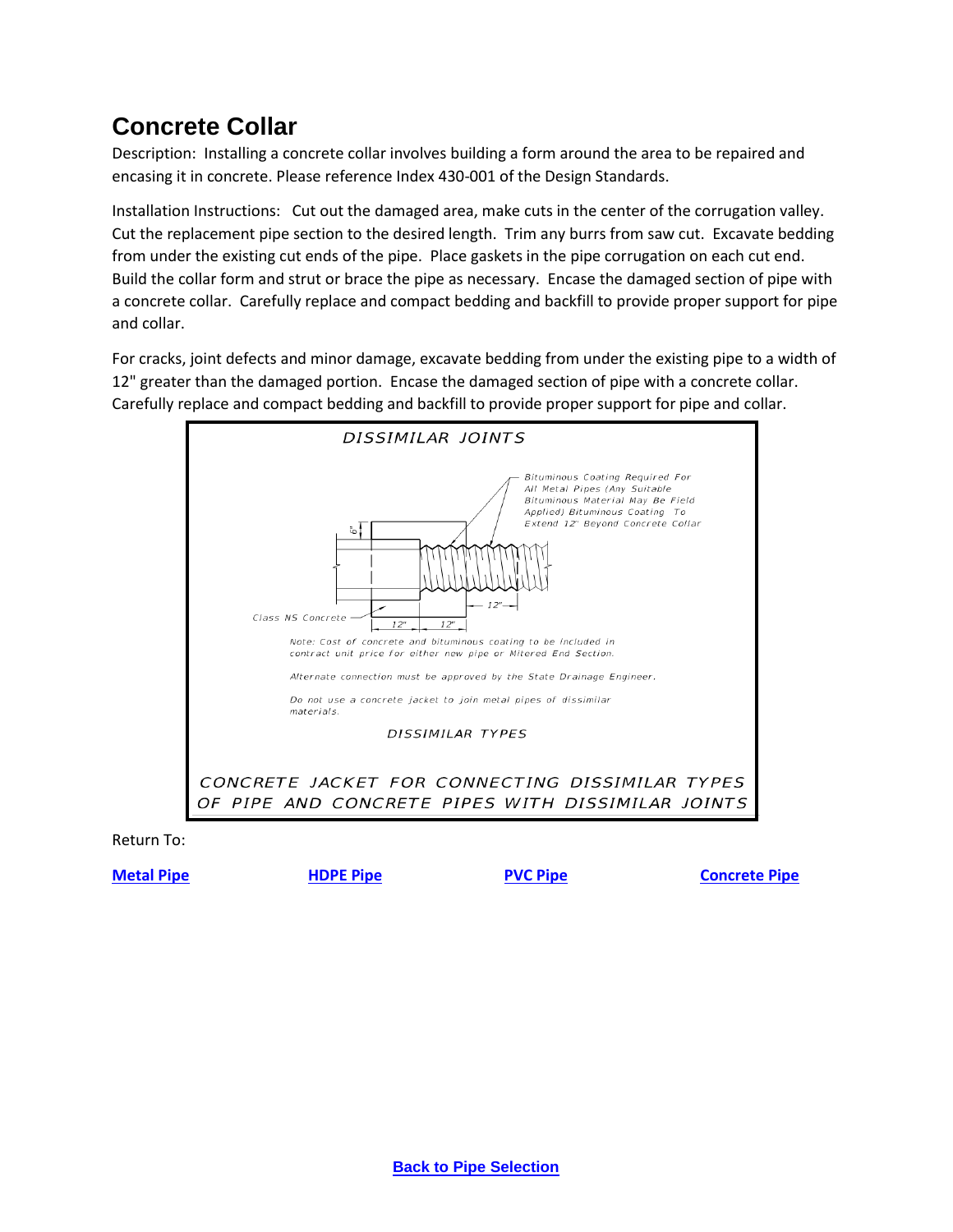### <span id="page-7-0"></span>**Hugger Bands**

#### **Repair Couplings and Bands**

External repairs for larger damaged areas in PVC pipes are typically performed by cutting out the entire damaged section of pipe and splicing in a new pipe section. In doing this, the damaged section must be cut out squarely and a near identical length of new pipe put in its place.

To properly make an external repair, the bedding beneath the pipe needs to be removed approximately one foot on each side of the cut. This will aid in cutting the damaged section out and leaves working room to install a suitable joint between the old and new pipe sections. Once the entire repair to the pipe is made, this bedding material needs to be replaced and compacted to assure line and grade control.

FDOT requires watertight joints and any of the following repair couplings or bands involve using gaskets from the pipe supplier placed and lubricated (per the manufacturer's instructions) in the first and second corrugation valleys on both sides of each pipe cut prior to the final positioning of the coupling or band.

#### **The pipe manufacturers and supporting industry offer several types of repair couplings including:**

Sleeve couplings that can be worked over the connection by sliding them completely onto the repair section before it is placed and then slid back and centered over the joint after placement.

Rubber or flexible thermoplastic couplings (or boots) are offered by Fernco and others. These can be placed on the ends of the repair section, rolled back during placement and then rolled over the joint after the repair pipe is placed. They are tightened in place with the stainless steel bands and the included hardware at each end of the coupling.

Flat or partially corrugated (Hugger type) bands are available from corrugated metal pipe suppliers. These are centered under the cut pipe ends and tightened after the repair section is placed. They are used with an additional 12-inch wide flat gasket. Metal bands shall be made of Aluminized type 2 steel or aluminum, meeting any alternative metal pipe option on the project.

Return To:

**[PVC Pipe](#page-3-0)**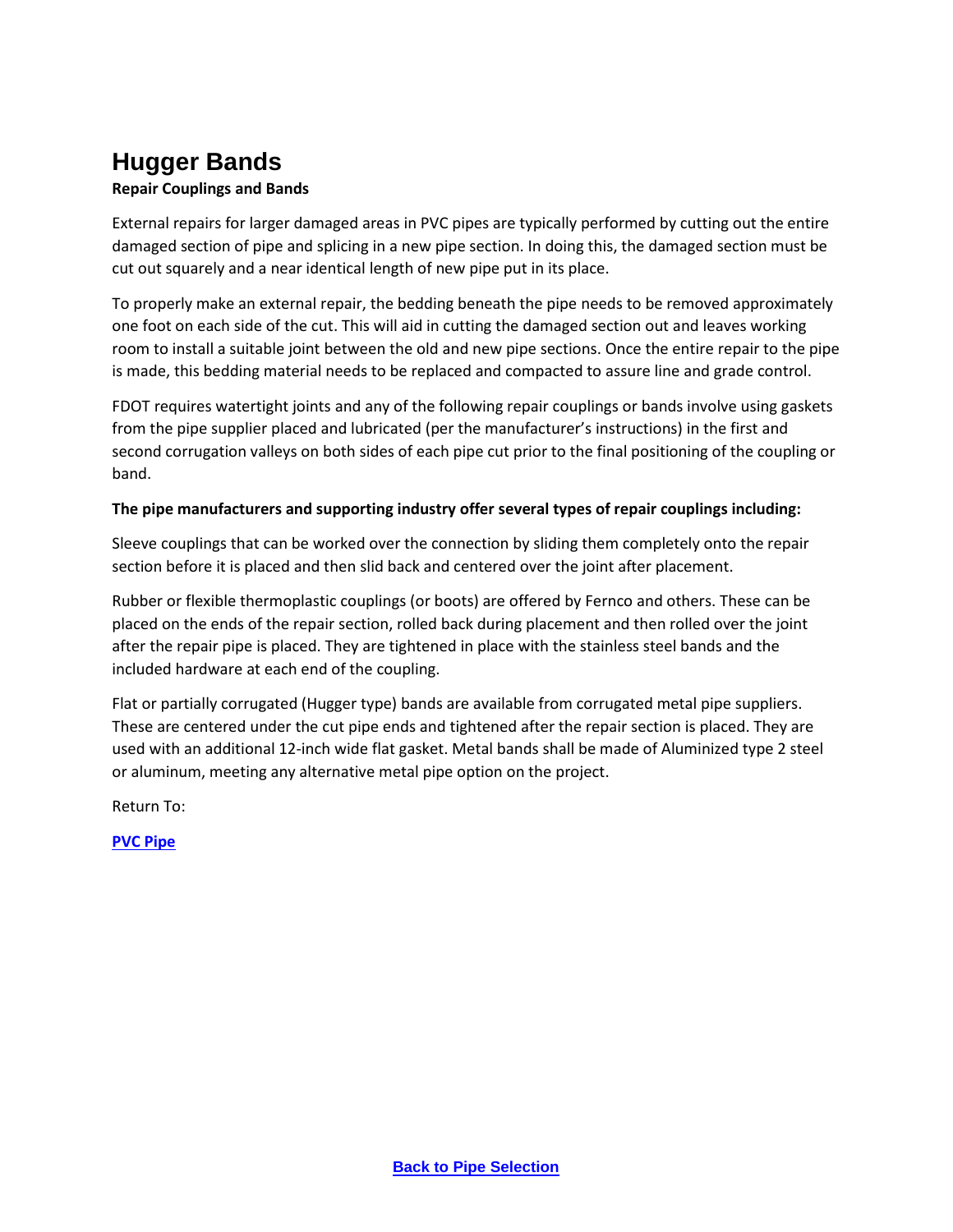

# **H-12 HUGGER Band**

Bolt, Bar and



```
Bolt, Bar and Strap Connector*
```
\*A single bolt, bar and strap connector is shown. The H-12 HUGGER<br>Band is also available with Techno angles. Specifying a double bolt, bar and strap connector is recommended for some diameter and gauge combinations. When O-ring gaskets are to be used, the specifications should generally indicate the use of bolt, bar and strap connectors. Additional details and information are available from your local<br>CONTECH Sales Engineer. For applications with  $\geq$ 48" diameter pipe<br>to meet infiltration/exfiltration requirements, double bolt, bar and strap connectors with a backing plate assembly should be specified.

Continuous corrugation around band meshes<br>with second annular corrugation in pipe ends.



Standard construction is one-piece for 12" through 48", two-piece for 54" through 96", and three-piece for 102" and above.

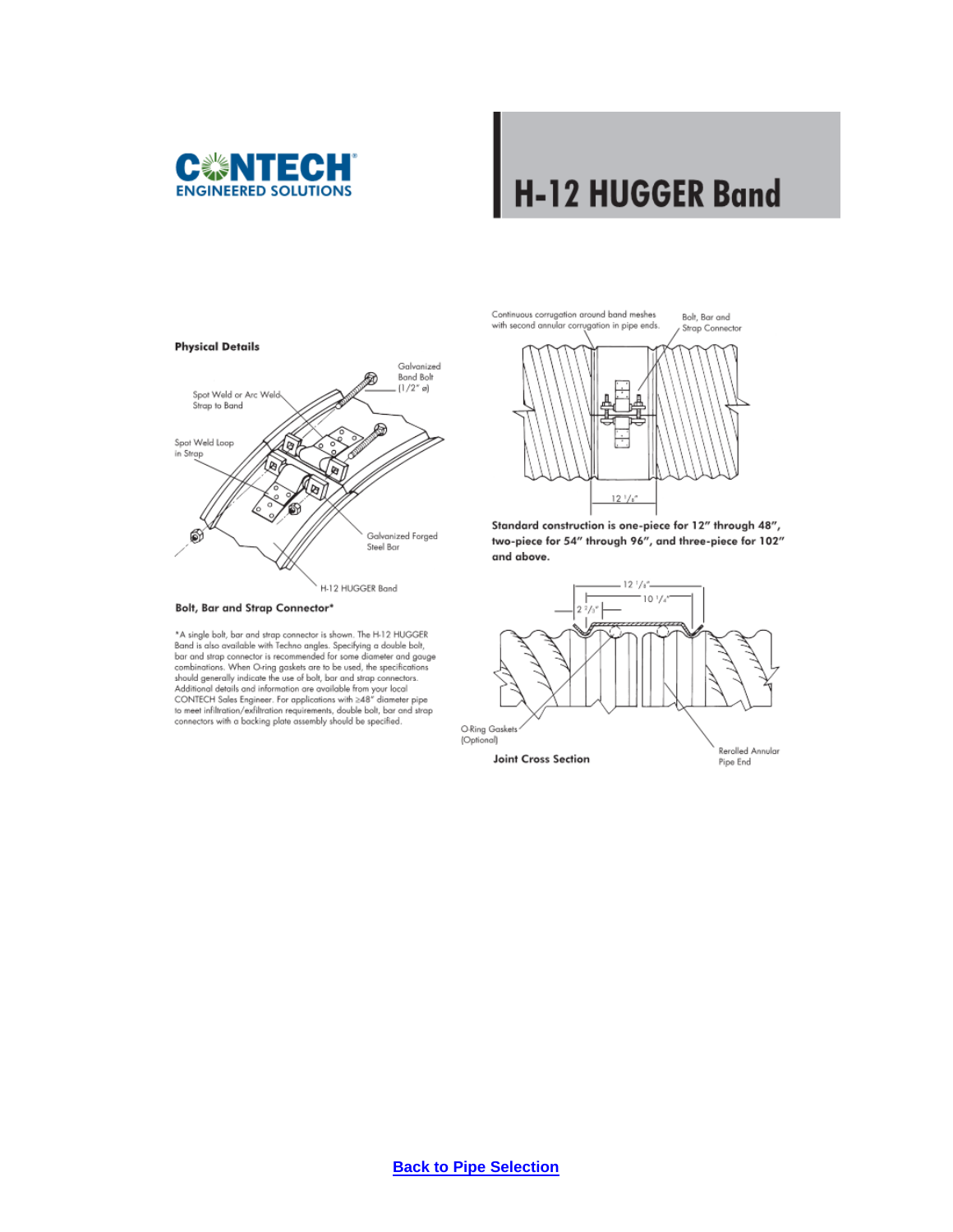### <span id="page-9-0"></span>**Internal Seal**

Description: The internal seal is comprised of an EPDM rubber gasket and metal band which expands to conform to the inner wall of the pipe. Please refence Specification Section 949-9.6 of Standard Specifications for material requirements.

Installation Instructions: Ensure the area to be repaired is clean. Mark the pipe on either side of the joint or damaged section in several places to ensure proper alignment. The location of the marks will depend on the size of the seal. Move the seal into place over the center of the joint or damaged section. Tighten the internal expanding metal bands.

Return To:

**[Metal Pipe](#page-1-0) [HDPE Pipe](#page-2-0) [PVC Pipe](#page-3-0) [Concrete Pipe](#page-4-0)**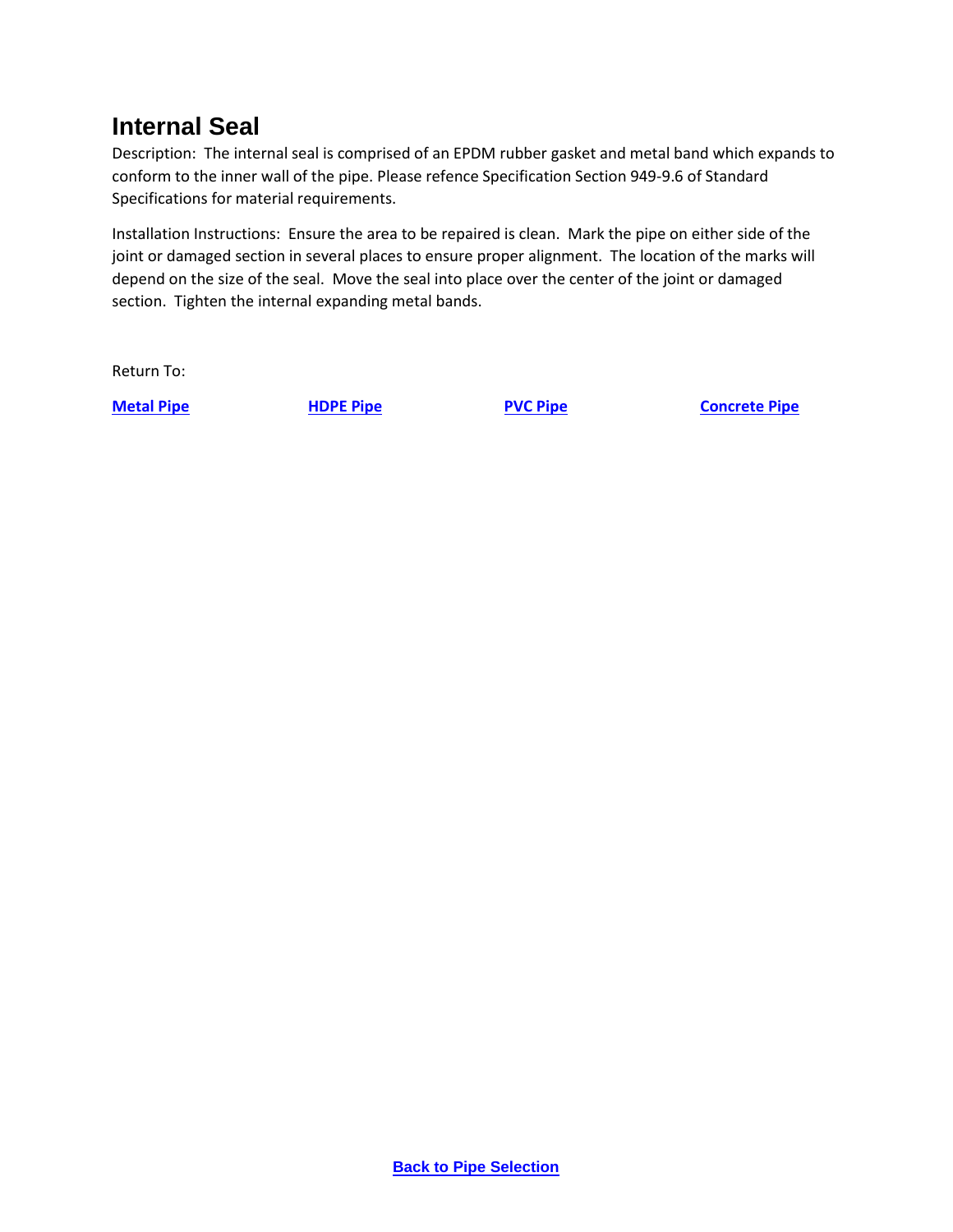### <span id="page-10-0"></span>**Mastic Banding**

Description: The band is self adhering rubberized mastic reinforced with geotextile fabric and a polyethylene outer cover. Securing bands wrap around the pipe to form a positive seal.

Installation Instructions: Cut out the damaged area, make cuts in the center of the corrugation valley. Cut the replacement pipe section to the desired length. Trim any burrs from saw cut. Excavate bedding from under the existing pipe cut ends. A protective peel away paper is removed from the back of the band to expose a tacky mastic surface. Ensure that the pipe is clean and free from debris. The band is then adhered to the entire circumference of the pipe. Straps on the band tighten to provide a positive seal. Carefully replace and compact bedding and backfill to provide proper support for pipe and coupler. In this application, the mastic bands may only be used outside of the control line.

For cracks, joint defects and minor damage excavate from under the existing pipe to a width greater than the bands. Center the coupler over the damaged area. A protective peel away paper is removed from the back of the band to expose a tacky mastic surface. Ensure that the pipe is clean and free from debris. The band is then adhered to the entire circumference of the pipe. Straps on the band tighten to provide a positive seal. Carefully replace and compact bedding and backfill to provide proper support for pipe and coupler.



Return To: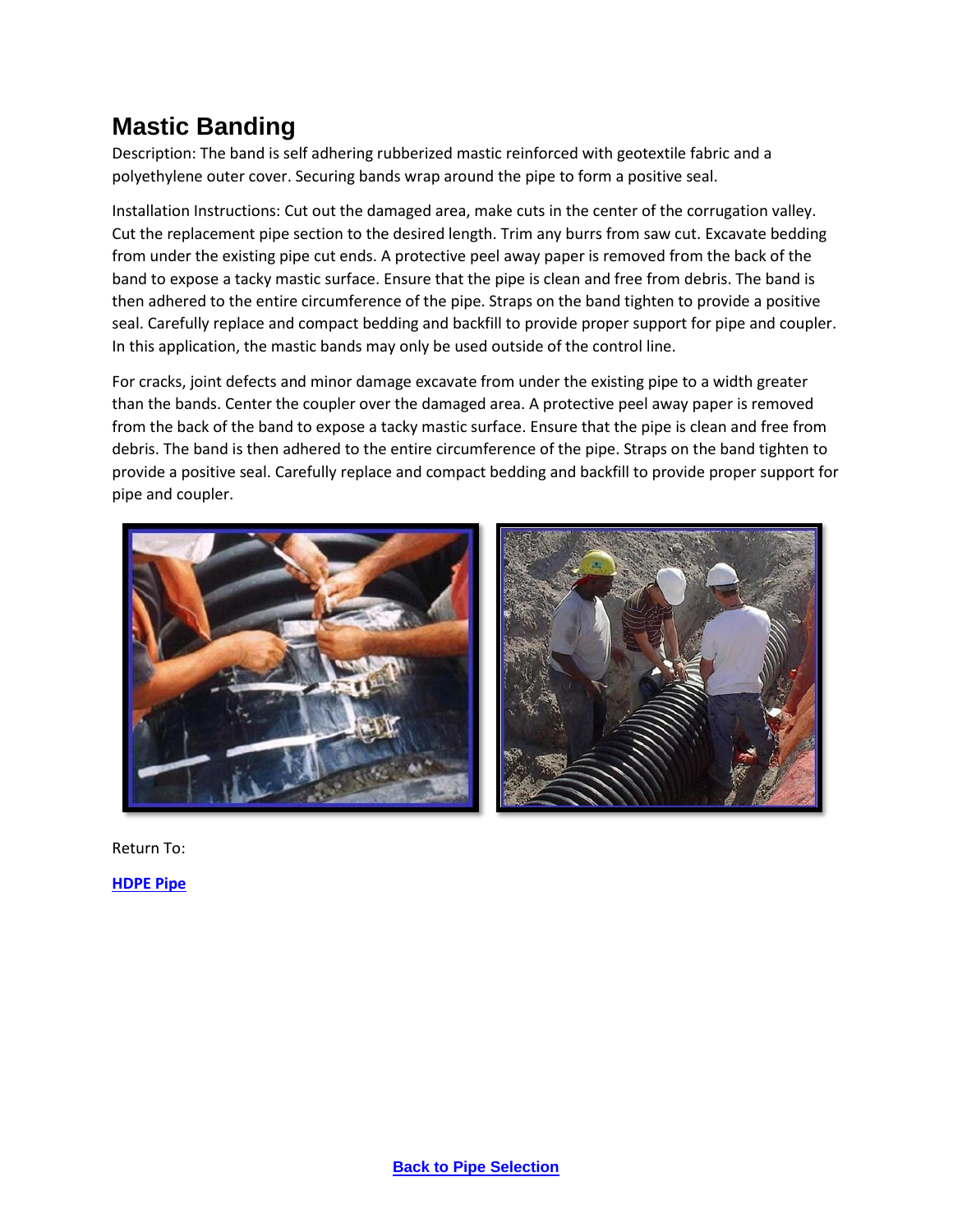### <span id="page-11-0"></span>**Mechanical Repair Sleeves**

Description: The system is comprised of a stainless steel structural core, which uses a mechanical lock to hold it against the host pipe, the core is either surrounded by a gasket or uses two o-ring type gaskets on each end, depending on the application. Limit straps prevent the sleeve from expanding beyond a preset diameter, preventing it from harming the host pipe. Please refence Specification Section 949-9.6 of the Standard Specifications for material requirements.

Installation Instructions: Gaskets are placed on the sleeve on site before the sleeve is installed. Being monitored by a CCTV camera, the sleeve is positioned over the defect and the air plug is then inflated to expand the sleeve until the locks engage. The air plug is then deflated and withdrawn. **Ensure that the locking mechanisms are placed at the crown of the pipe to minimize trapping debris.**





Return To:

**[HDPE Pipe](#page-2-0) [PVC Pipe](#page-3-0) [Concrete Pipe](#page-4-0)**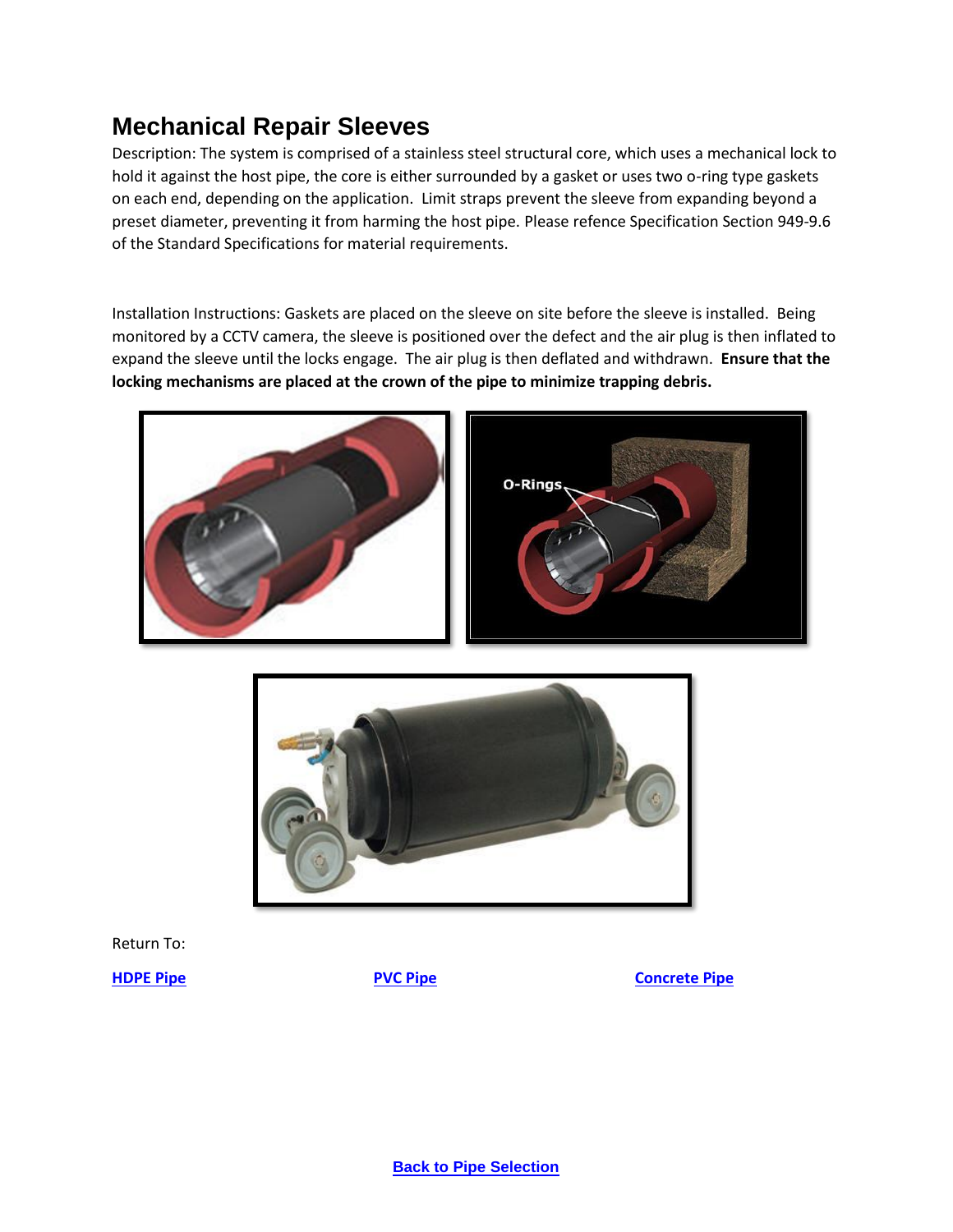### <span id="page-12-0"></span>**Pipe Coatings**

Description: Centrifugally Cast Concrete Pipe is the process whereby a high-strength fiber reinforced mortar is centrifugally cast inside the pipe wall to form a fully structural pipe within a pipe.

Instructions: Before any work commences the pipe must first be inspected and material and thickness specified by the design engineer. The interior surface shall be cleaned with a high-pressure water-blast sufficient to remove all laitance and loose material and flush debris from the pipe. If necessary, any voids, separated joints or missing invert sections must be filled with a high-strength grout and allowed to set. All active infiltration must be stopped. Position the rotating casting applicator within the center of the host pipe and commence pumping the mixed mortar. As the mortar begins to be centrifugally cast evenly around the interior, retrieve the applicator head at the best speed for applying the engineered design thickness that has been selected. To achieve the required thickness several passes may be necessary. Allow proper curing before releasing bypass.





**Centrifugally Cast Concrete Pipe Liner**

Return To:

**[Metal Pipe](#page-1-0) [HDPE Pipe](#page-2-0) [PVC Pipe](#page-3-0) [Concrete Pipe](#page-4-0)**

**[Back to Pipe Selection](#page-0-0)**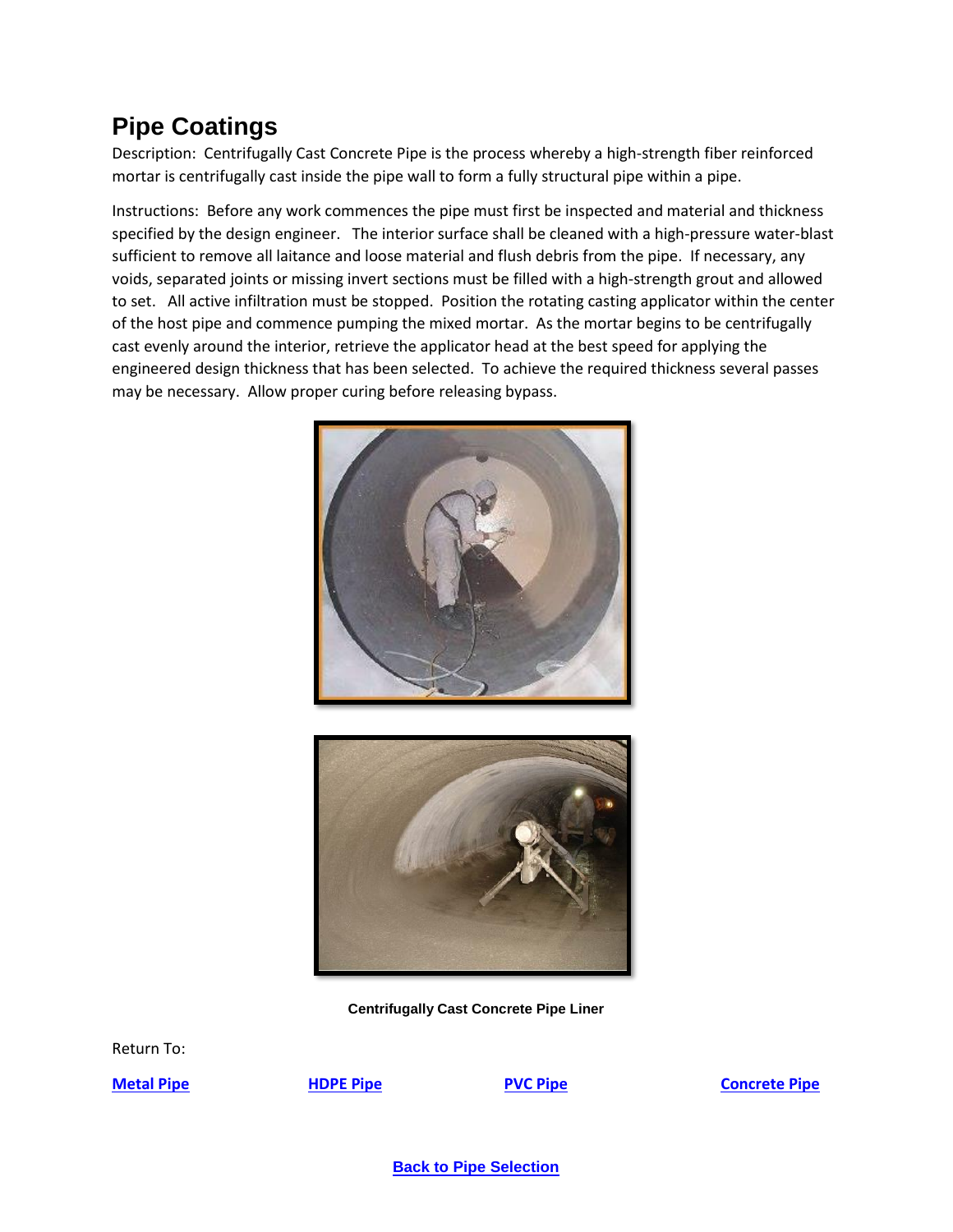### <span id="page-13-0"></span>**Pipe Lining**

There are several different materials and methods available for lining pipe. Please reference Section 431 of the Standard Specifications.

Fold and Form Liner



Slip Liner



**[Pipe Coatings](#page-12-0)**

Return To:

<span id="page-13-1"></span>

### **[Metal Pipe](#page-1-0) [HDPE Pipe](#page-2-0) [PVC Pipe](#page-3-0) [Concrete Pipe](#page-4-0)**

**[Back to Pipe Selection](#page-0-0)**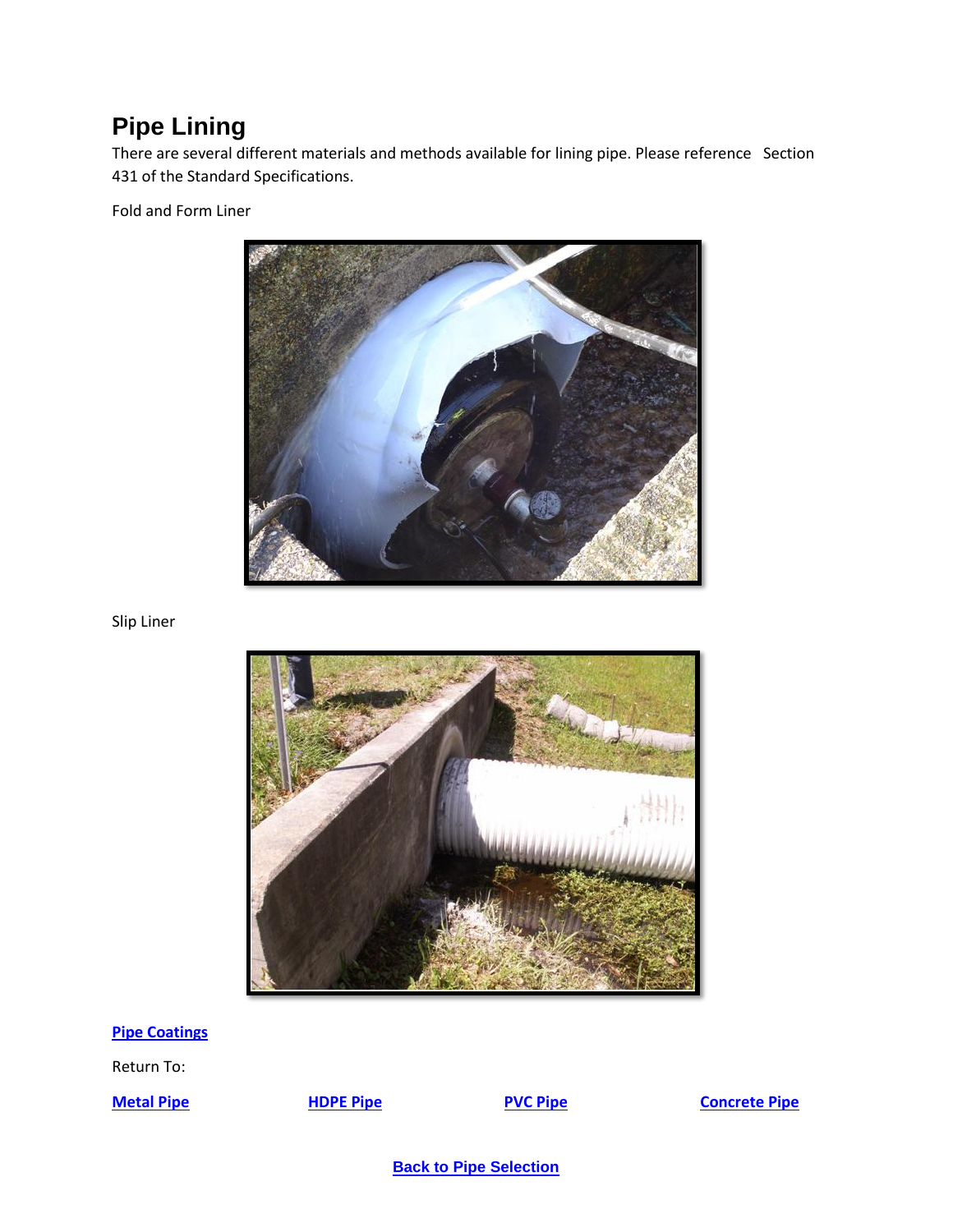## **Slip Coupler**

Description: The slip coupler uses PVC bells and polyisoprene gaskets. The gaskets are placed in the corrugation valley on either side of the section to be repaired and the slip couplings are the slid over the gasket. Slip couplers should be supplied by the same manufacturer as the pipe.

Installation Instructions: Cut out the damaged area, make cuts in the center of the corrugation valley. Cut the replacement pipe section to the desired length. Trim any burrs from saw cut. Excavate bedding from under the existing cut ends of the pipe. Lubricate the slip coupler bell ends then slide the slip coupler over the cut end of the pipe. Install a gasket on each cut end (4 per repair) in a valley corrugation. Lubricate the gasket. Do not allow the lubricated section to touch dirt or backfill. Slide the slip coupler over the gasket making sure to center the coupler. Carefully replace and compact bedding and backfill to provide proper support for pipe and coupler.



Return To: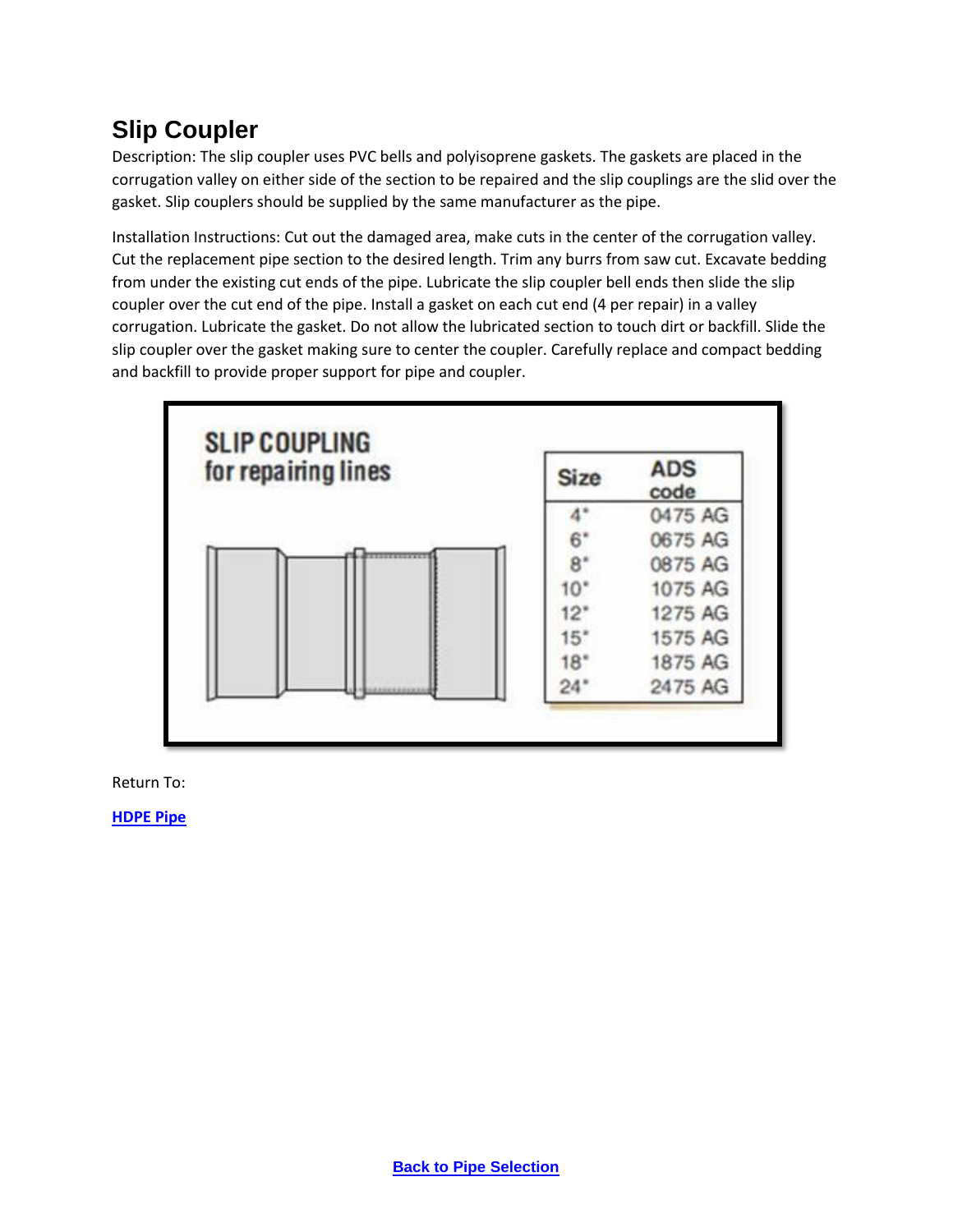## <span id="page-15-0"></span>**Split Band Couplers**

Description: The split band couplers are corrugated to match the pipe's corrugations and engage at least two full corrugations on each pipe end. The split band couplers must be supplied by the same manufacturer as the pipe.

Installation Instructions: Cut out the damaged area, make cuts in the center of the corrugation valley. Cut the replacement pipe section to the desired length. Trim any burrs from saw cut. Excavate bedding from under the existing cut ends of the pipe. The split band couplers are installed by laying the adjoining sections of pipe in the open split band coupler and wrapping the coupler around the pipe. Nylon ties are fed through the holes in the ends of the coupler and pulled tight. The pipe and inside of the coupler should be free of debris. Carefully replace and compact bedding and backfill to provide proper support for pipe and coupler.

For cracks, joint defects and minor damage excavate from under the existing pipe to a width greater than the bands. Center the coupler over the damaged area and wrap the coupler around the pipe. Nylon ties are fed through the holes in the ends of the coupler and pulled tight. The pipe and inside of the coupler should be free of debris. Carefully replace and compact bedding and backfill to provide proper support for pipe and coupler.

This repair method should only be considered in perforated systems since it will not meet soil tight/watertight requirements as defined in Florida DOT Standard Specification Section 430.





Return To: